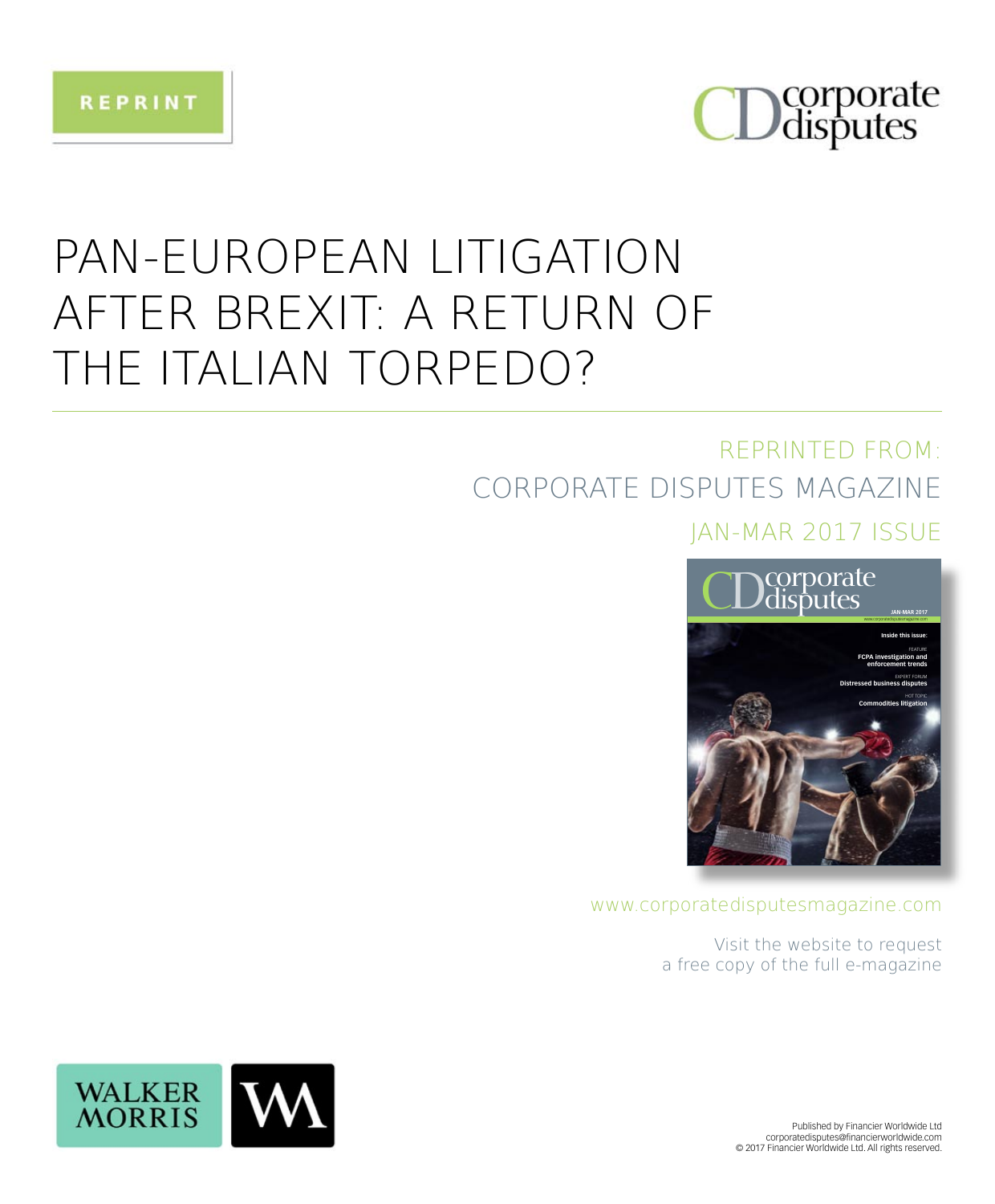# PERSPECTIVES PAN-EUROPEAN LITIGATION AFTER BREXIT: A RETURN OF THE ITALIAN TORPEDO?

### BY **MALCOLM SIMPSON** > WALKER MORRIS LLP

S Ince January 2015, the so-called 'Brussels' Recast Regulation' has allowed parties to litigation within the European Union to choose the courts that will resolve a dispute between them. Brussels Recast is a relatively recent development to cross-border litigation within the EU. These new rules, together with existing rules requiring the mutual recognition and enforcement of judgments between courts of Member States, mean that litigants in Europe now have an effective and pragmatic system for resolving disputes.

This is a significant improvement on the rules in play before 2015. Council Regulation (EC) No 44/2001 provided that, where parties to proceedings were in

different Member States, jurisdiction disputes would be determined by the court first seized.

The rule stated that the second court to issue in any race to hear proceedings relating to a particular dispute must stay its proceedings until the court that had issued first had determined whether it had jurisdiction, regardless of any contractual jurisdiction clause. The rationale for the rule was to prevent parallel proceedings, and to avoid the risk of possibly conflicting decisions. In practice, it often meant that there would be a race to court with each party seeking to issue proceedings, first in its own national court, or in another jurisdiction perceived to offer some other advantage.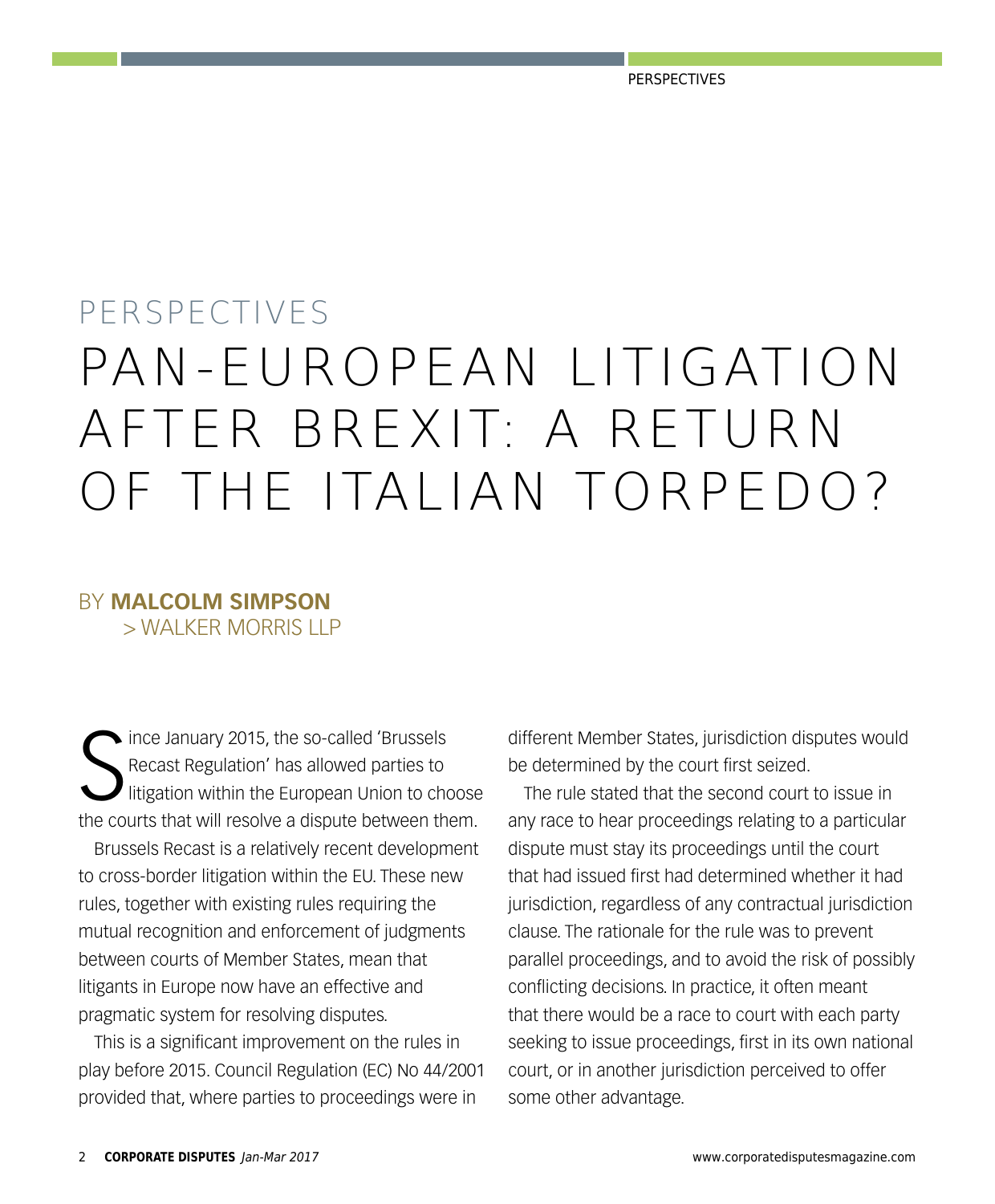

A party facing a claim would often pre-emptively issue proceedings in one jurisdiction (even if in breach of a contractual jurisdiction provision) for a negative declaration of liability, in effect precluding the claimant from pursuing its claim elsewhere. If the alleged wrong doer brought the first action in a country where the judicial system is known to suffer lengthy delays (and in some cases, where the judges were thought unlikely to release the case to the courts of another jurisdiction) it might prevent the claim from being actively pursued against it anywhere in Europe, at least for some time. This tactical first strike was known as the 'Italian torpedo'.

A jurisdiction race of this sort had been accepted as an appropriate tactic in Germany and the UK, with the English Court of Appeal saying that the Italian torpedo was not an abuse of process and that crossborder litigators are entitled to play such games.

Brussels Recast offered a pragmatic solution by giving effect to the parties' express contractual choice of courts. Where a dispute centres on a contract with a valid jurisdiction clause, the court of the jurisdiction named in that clause will have the first right to determine conclusively whether it has jurisdiction to hear the claim.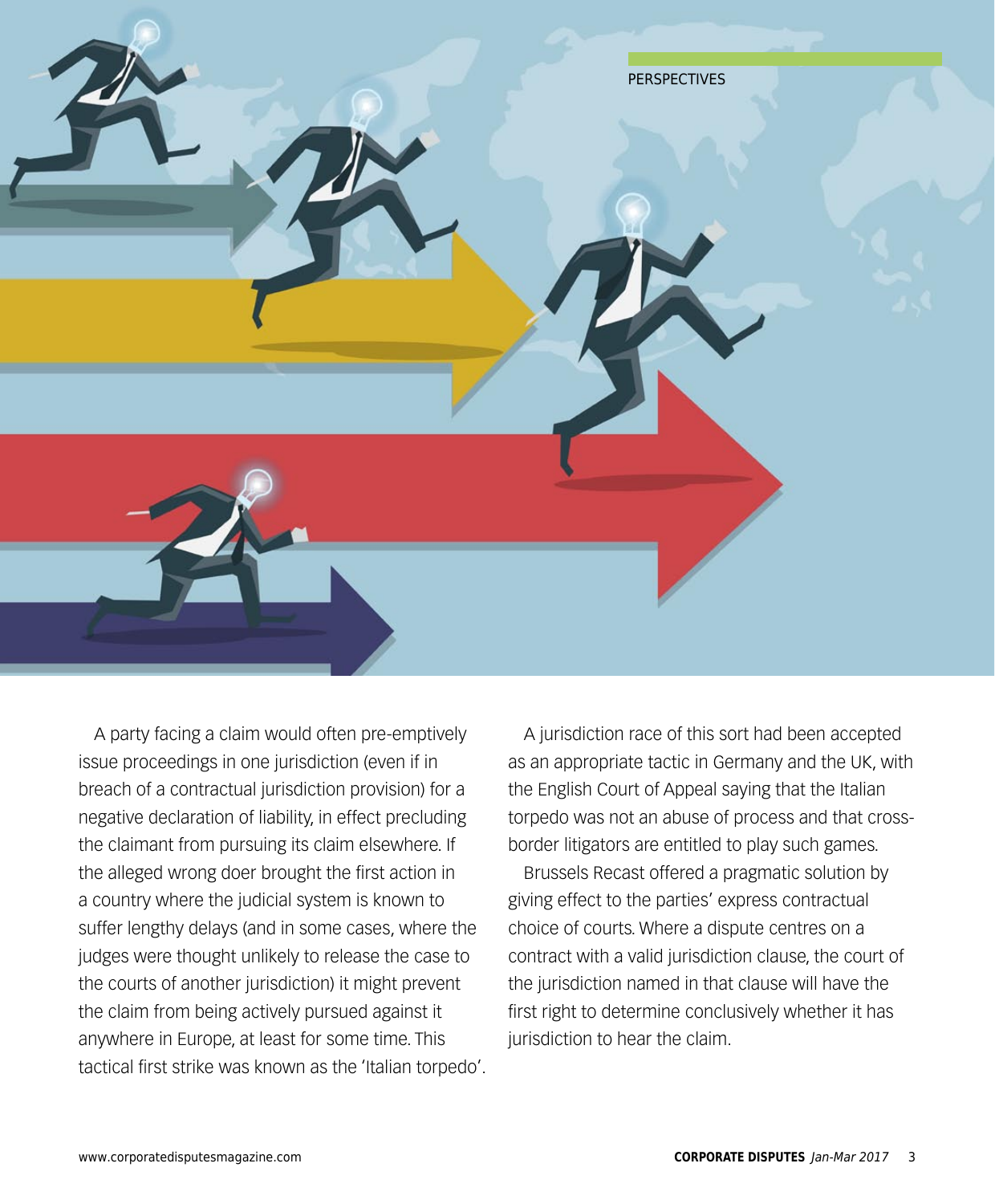#### **Jurisdiction post-Brexit**

After leaving the EU, subject to the outcome of Brexit negotiations and the Great Repeal Bill, Brussels Recast will not apply to contracts in which the parties had chosen to give jurisdiction to the courts of England and Wales, Scotland or Northern Ireland.

One possible alternative is that the UK could sign up to the Hague Convention on Choice of Court Agreements. In relation to determining questions of jurisdiction, this would be better than nothing, but Article 6 of the Hague Convention does give rise to the potential for parties to get around contractual jurisdiction protection if there is any scope for argument that a party lacked capacity

to conclude the jurisdiction clause; that giving effect to the clause would lead to manifest injustice or be contrary to public policy; or that, due to exceptional circumstances beyond the parties' control, the clause cannot reasonably be effected, for example. In short, the Hague Convention gives scope for uncertainty and satellite litigation.

Another possibility would be for the UK to accede to the 2007 Lugano Convention, which is currently in force between the EU, Switzerland, Norway and Iceland. While generally this would mean that courts of EU Member States would be obliged to recognise

a choice of jurisdiction in favour of English, Scottish or Northern Irish courts, it would broadly mirror the pre-2015 position and would not prevent the return of the Italian torpedo.

The post-Brexit dispute resolution arena might, therefore, also see a return of anti-suit injunctions.

**"Whatever the outcome of the UK's Brexit negotiations, it is still preferable to have a choice of law and jurisdiction clause in most contracts**.**"**

> Currently outlawed across the EU by Brussels Recast, this is where a party obtains an injunction in one jurisdiction to prohibit proceedings being issued in another Member State, in breach of an express jurisdiction agreement.

So long as the EU does not enact a counter-antisuit-injunction regulation (which could render any potential party to litigation in any EU court open to a finding of, and possibly damages for, 'unlawful litigation'), this could present businesses engaged in jurisdiction disputes with a viable and effective play. Even without this, the effectiveness of such